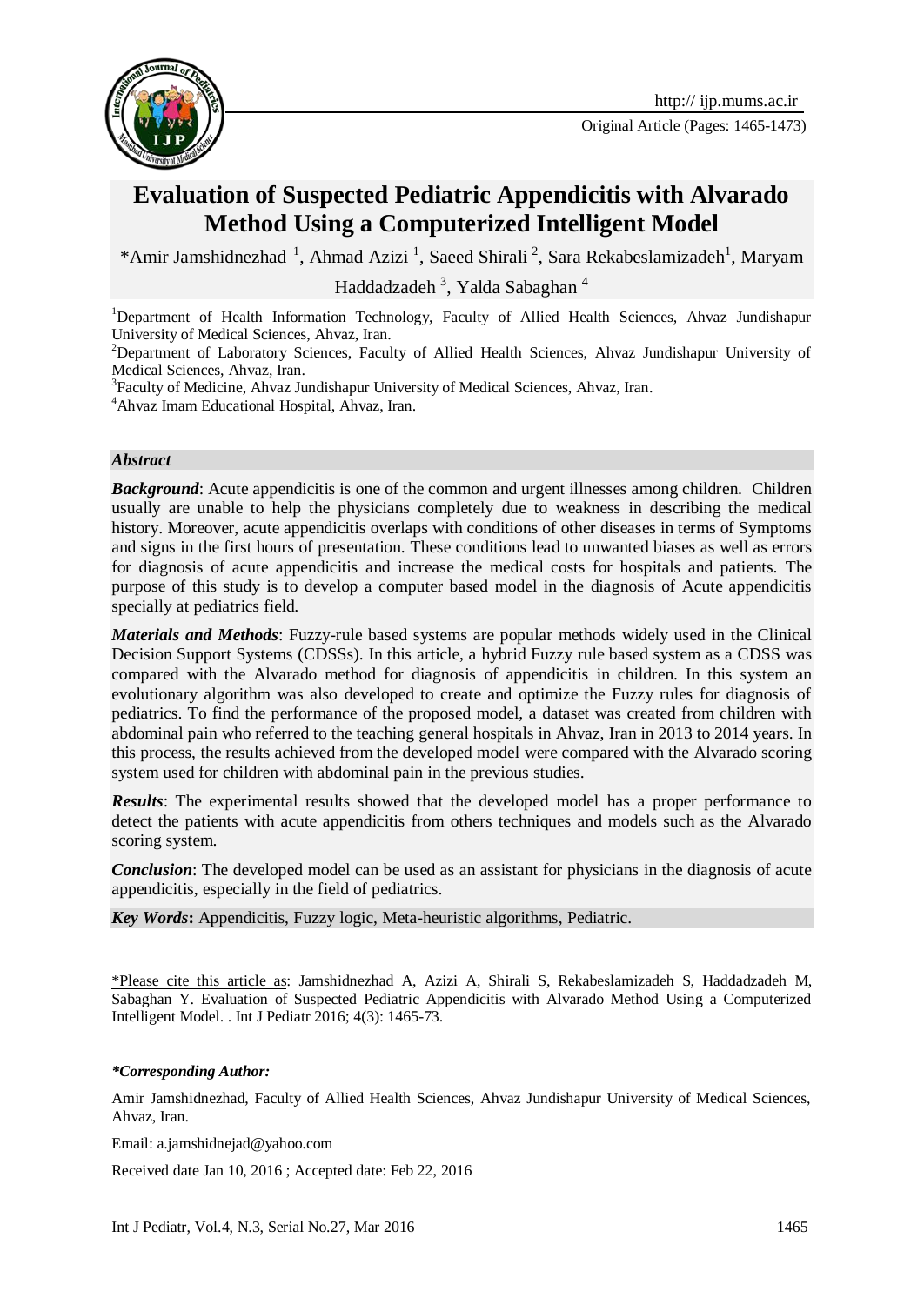#### **1. INTRODUCTION**

Clinical diagnosis is affected with various amounts of clinical symptoms, biological data and available clinical tests (1). The diagnostic challenge of some diseases is appeared when they have similar conditions in terms of symptoms, risk factors and experimental data (2). Acute appendicitis as one of the high risk acute abdomen presents the similar symptoms of other disorders (3). The risk is dramatically increased for children under six years old. Clinical decision to diagnosis of appendicitis is often made based on physicians' intuition and experience. Its overlapped symptoms lead to un-wanted biases as well as errors and medical costs for hospitals and patients. Overall, diagnostic accuracy of acute appendicitis ranges from 58% to 92% which shows the higher risk in female patients (4). Therefore, the clinical decision support systems could decrease these diagnostic errors as well as unwanted practice variation and improves the patient treatments in terms of times and costs (5). Alvarado score test as a clinical scoring system is a diagnostic tool for analyzing the signs and symptoms of acute appendicitis (16). However, inappropriate of sensitivity was demonstrated for diagnosis of appendicitis in the case of pediatrics. This method has developed in the further studies to improve the accuracy rate for detection of acute appendicitis (7- 9). In recent years, Fuzzy logic has been used to model the problems with uncertainty domains for the purpose of making more accurate and real results. Fuzzy logic with using fuzzy sets defines<br>mathematically intermediate values mathematically intermediate values between crisp values such as black and white to apply human thinking way in the computer systems. Therefore, fuzzy logic can be used to formulate the imprecise problems such as decision making, classification, pattern recognition, control, and etc. Fuzzy Rule Based Systems

(FRBS) are based on the IF-Then rules which contain linguistic variables to use the human knowledge in the intelligent systems. Nowadays, fuzzy logic as well as other artificial intelligence techniques, are used extensively in the Clinical decision support systems (*CDSSs*). Neural networks are the popular methods used in the clinical diagnostic systems as the learning techniques. Recently, neural networks were used in the fuzzy detection systems to assist the physicians to increase the accuracy of acute appendicitis diagnosis (1). The outcomes showed that the hybrid Fuzzy-neural networks systems can be used as an effective solution for prediction of acute appendicitis (1, 10, 11). However, current studies have still restrictions to model accurately a diagnostic system while limited clinical items and laboratory measurements are available. Moreover, many computational or optimization problems are not solved simply with using classical mathematical techniques as they need to handle a lot of complex solutions. Therefore, sometimes the results will be local optima rather than global optima (12). On the other hand, the traditional methods can be used for just a specific problem and are not enough intelligent to use in every conditions as a whole solution.

Genetic Algorithms (GAs) are a popular computational technique that follows the natural process of genetics to find the global optima solution among the huge number of solutions (13). Holland is well known to introduce and develop genetic algorithms to solve the complex problems based on the evolutionary computation (14). The idea of genetic algorithms has been captured from the Charles Darwin's theory of natural selection that creatures follow for survivals. Genetic algorithms as a popular method of evolutionary computation are used to solve the optimization problems based on the evolutionary process. Therefore, genetic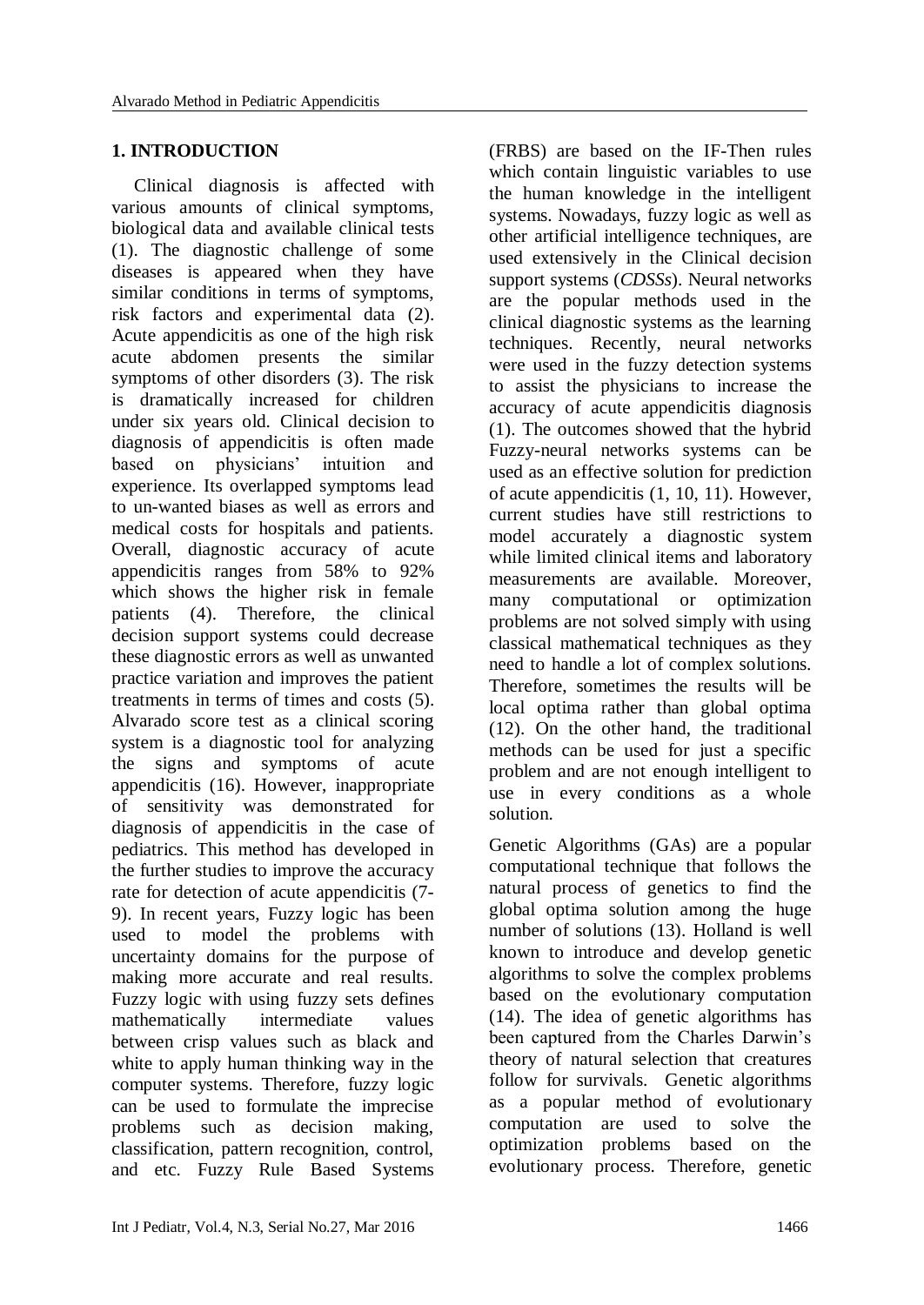algorithms with the search in the solutions space find the best or approximately results in a process of several generations (15). Nowadays, numerous applications for genetic algorithms are known in the different areas such as engineering, management, medicine, humanity sciences and computer science (16).

Recently conducted research has however simulated the honey bee offspring generation process to enhance the GAs performance for optimizing the detection problems (17). The simulated honey bee algorithm called Bees Royalty Offspring Algorithm (BROA) improves considerably, the accuracy of the classical GAs in the complicated fields (18). BROA formulates the biological process of honey bee offspring generation which leads with the Queen bee in the colony. BROA customized to use for the diagnostic system developed in this article. BROA as a meta-heuristic algorithm have the optimizing role to tune the knowledge base of the proposed fuzzy system. The metaheuristic/fuzzy system is thus proposed to classify the patients with Right Iliac Fossa (RIF) pain into appendicitis and nonappendicitis groups. In this model, BROA was used to create the rules in order to optimize the fuzzy knowledge base. Then, the results of the diagnostic model were compared with ultrasound imaging findings to show the performance of the developed system. In the next sections the proposed hybrid model as well as its parts and performance for the purpose of acute appendicitis diagnosis are described in details.

# **1.1 Clinical aspects of Acute Appendicitis**

Appendicitis is the most common abdominal emergency. The life-time risk of developing appendicitis is around 7% from 10 to 30 year-old patients which usually requires surgery (19). Generally, the diagnostic error in the appendectomy patients is approximately between 8% - 45% varies based on the gender (20, 21). The most important method to confirm a diagnosis of the acute appendicitis is the laboratory tests while the diagnostic sonography procedures can improve the accuracy of appendicitis prediction. Various pediatrics studies showed the sensitivity and specificity of 85-97 and 47- 96 respectively, for diagnosis of acute appendicitis. There are several clinical and biochemical factors considered with the physicians to decide about patients who are suffering with the abdominal pain. Table.1 shows the most important factors usually are monitored by the doctors for diagnostic and treatment of acute appendicitis. However, high risk of infection and life lost in delayed diagnosis, variety of signs and overlapped symptoms with other diseases as well as the time consuming, high costs and variable availability of imaging procedures are the main reasons to show that computer based models may be a valuable diagnostic aid when appendicitis is suspected to be the underlying cause of an acute abdomen, particularly in low-resource countries, where imaging is not available option (2).

### **2. MATERIALS AND METHODS**

In this research, a Hybrid Fuzzy Genetic Algorithm based model was the proposed as a differential diagnosis technique. The model was optimized while the knowledge base is created and tuned with the proposed algorithm (17). The input parameters for the proposed metaheuristic-fuzzy classifier system are age, first abdominal pain time, initial pain site, Right Lower Quadrant (RLQ) abdomen shift, white blood cell (WBC) count and neutrophil count. Clearly, the selected features were a few of signs and symptoms showed in the (Table.1). Therefore, the proposed model was aimed to diagnose the appendicitis with a few features to decrease the limitation of children diagnosis. Overall, for the purpose of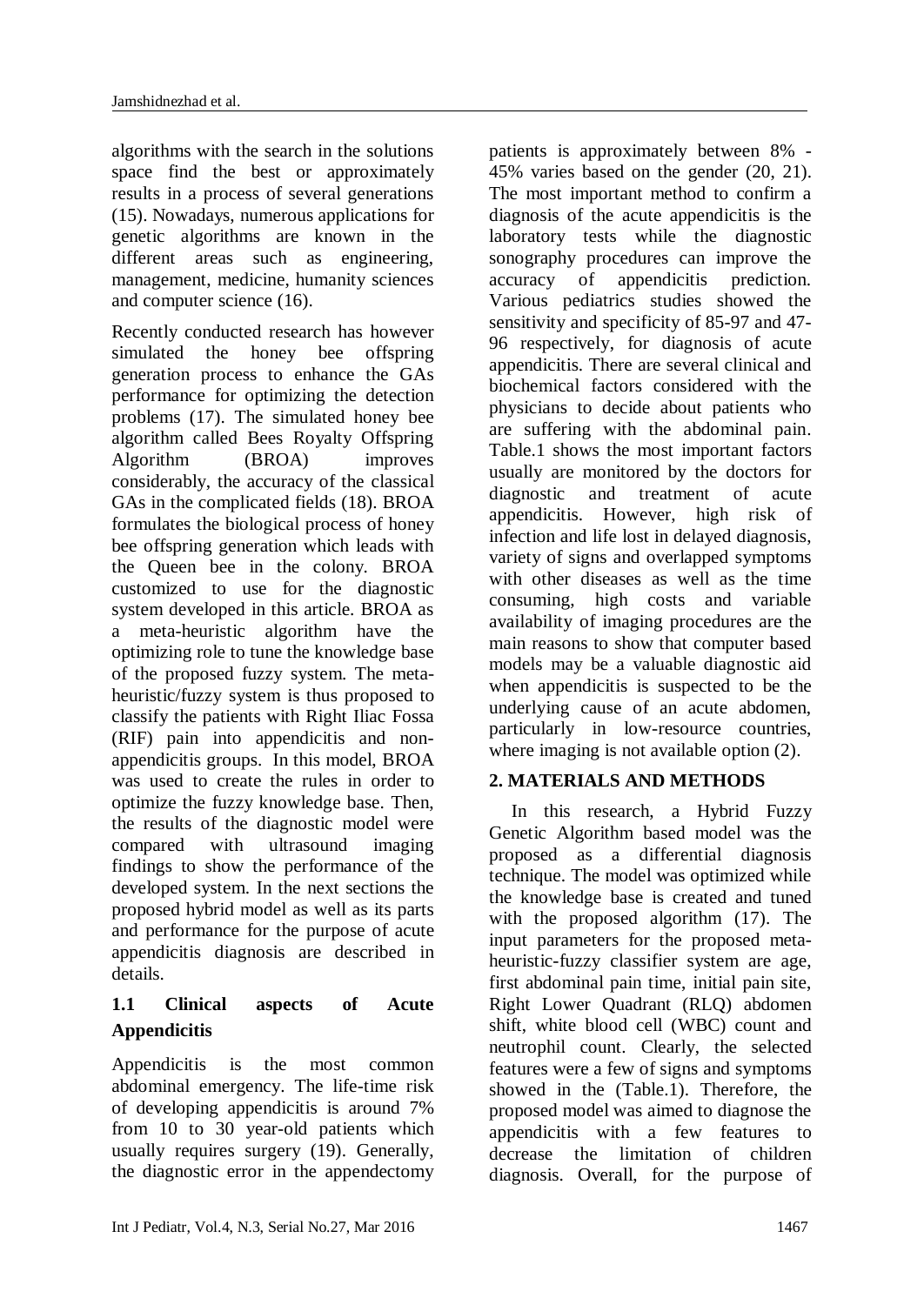increasing the accuracy of the differential diagnosis in the appendicitis pediatric, a computer based model was developed in which a few parameters were used as the input factors. The process of classification was performed using a modified genetic algorithm simulated from honey bees mating process called Bee Royalty Offspring Algorithm (BROA), as an optimization method to fit the fuzzy knowledge with the problem conditions. Figure.1, shows the architecture of the proposed diagnostic classification system.

| <b>Table</b><br>$\mathbf{1}$ :          | physical<br>Anthropometry, |  |  |  |
|-----------------------------------------|----------------------------|--|--|--|
| examinations and laboratory factors for |                            |  |  |  |
| diagnosing of acute appendicitis        |                            |  |  |  |
| Factors                                 | Factors                    |  |  |  |
| Age                                     | Previous surgery           |  |  |  |
| Gender                                  | Pain shift                 |  |  |  |
| Pain site                               | Foetor                     |  |  |  |
| Pain nature                             | Change of micturition      |  |  |  |
| Pain time                               | RIF tenderness             |  |  |  |
| Nausea or vomiting                      | Rebound tenderness         |  |  |  |
| Rigidity                                | Guarding                   |  |  |  |
| Temperature                             | Temperature                |  |  |  |
| White blood cell count                  | Neutrophil count           |  |  |  |
| (WBC)                                   |                            |  |  |  |



**Figure 1**: Architecture of the proposed differentiate diagnosis system

### **2-1. Abdominal data-set**

To evaluate the accuracy of the proposed model for diagnosing of appendicitis, a collection of data was gathered from abdominal patients with the age under 15 years who referred to the Educational hospitals of Ahvaz, a metropolis in South West of Iran, in 2013 to 2014 years. This dataset included some features such as patient's signs and symptoms, biochemical tests as well as physicians' first diagnosis and final diagnosis about the acute appendicitis. Only 6 features were used to evaluate the reliability and validity of the model in the experimental process.

Therefore, two training and testing set were randomly selected from the dataset. To show the performance of the developed model, the obtained results were compared with the outcomes achieved from the Alvarado scoring system as a popular scoring system to diagnosis of acute appendicitis.

### **2-2. Fuzzy Knowledge base**

The computational procedure of fuzzy inference system based on the knowledge base to predict the new conclusion is implemented in the inference engine. Therefore, knowledge of fuzzy diagnostic model was determined and optimized in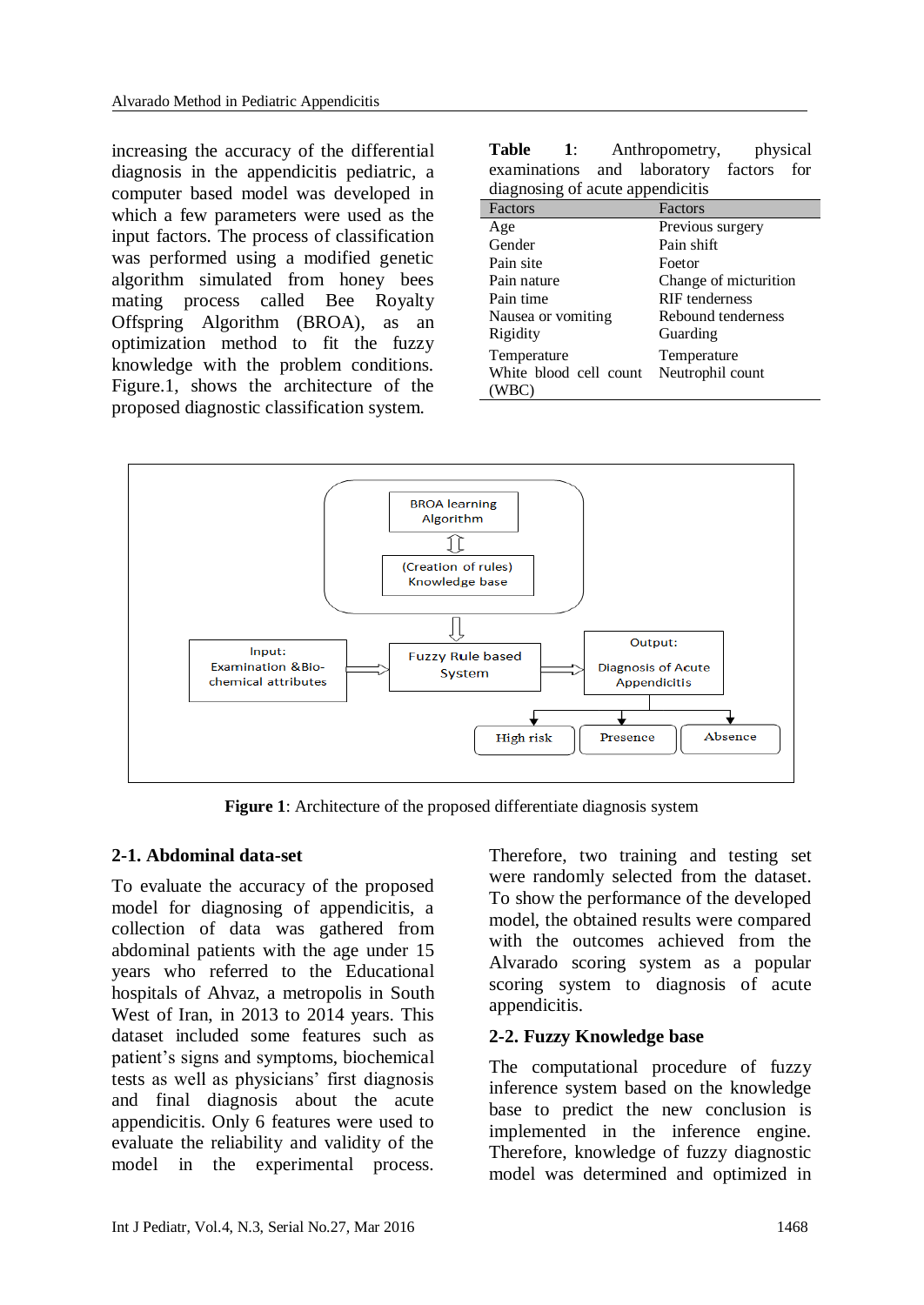the knowledge base component by the BROA to find the best rules set for diagnosis of appendicitis. In this model the rules were trained to classify the input data into three classes which showed the Presence, Absence and High risk diagnostic conditions. Figure 2, shows the general frame-work of fuzzy knowledge base including rules, features (*fi*) and the acceptable values. The matrix as the input vector was optimized by the proposed meta-heuristic algorithm for diagnosis of acute-appendicitis.

# $[if: f1 = (a1) \& f2 = (b1) \& f3 = (c1) \& \cdots \& f n = (y1)$  then Acute Appendicitis is **Presence Figure 2**: The overall structure of Fuzzy knowledge base as the input vector of the meta-heuristic<br> **Figure 2**: The overall structure of Fuzzy knowledge base as the input vector of the meta-heuristic

algorithm

## **2-3. Defuzzification**

The process of converting fuzzy output values to a crisp value was determined according to the mean value of maximum (MOM) defuzzification strategy.

### **2-4. Meta-heuristic optimizing algorithm**

For the purpose of improving the performance of the fuzzy diagnostic system, a genetic-based algorithm called BROA as a Meta-heuristic technique was used. Genetic algorithms are the popular methods to solve the optimizing problems.

In the current study, BROA was proposed to create and optimize the fuzzy knowledge base. Therefore, although the fuzzy rules are normally set by the experts, due to diversity of features as well as their effects on the diagnosis of appendicitis, the rules were created in a training process.

Moreover, the achieved results were also compared with the Alvarado findings while the data of patients with acute abdomen suspicious of acute appendicitis from hospitals in Iran were used.

### **2-5. Ethics**

The ethics approval to conduct this research was granted by the Research Ethics and Review Committee of the Ahvaz Jundishapur University of Medical Sciences, Iran.

### **3. RESULTS**

Table 2, shows the overall outcomes from the proposed system on the testing set. The achieved results are also compared with Alvarado test as well as other techniques in (Table3).

According to Table 2, the highest predication rate was related to the Reject status. Therefore, the model has the best performance to diagnose of the patients suffering with other diseases. However, the accuracy rate for the abdominal patients who were confirmed finally to get the appendicitis was 64%. Similarly, only 50% of the high risk patients were predicted accurately in the proper class. Overall the accuracy rate to classify the abdominal patients into three categories was around 71.4%.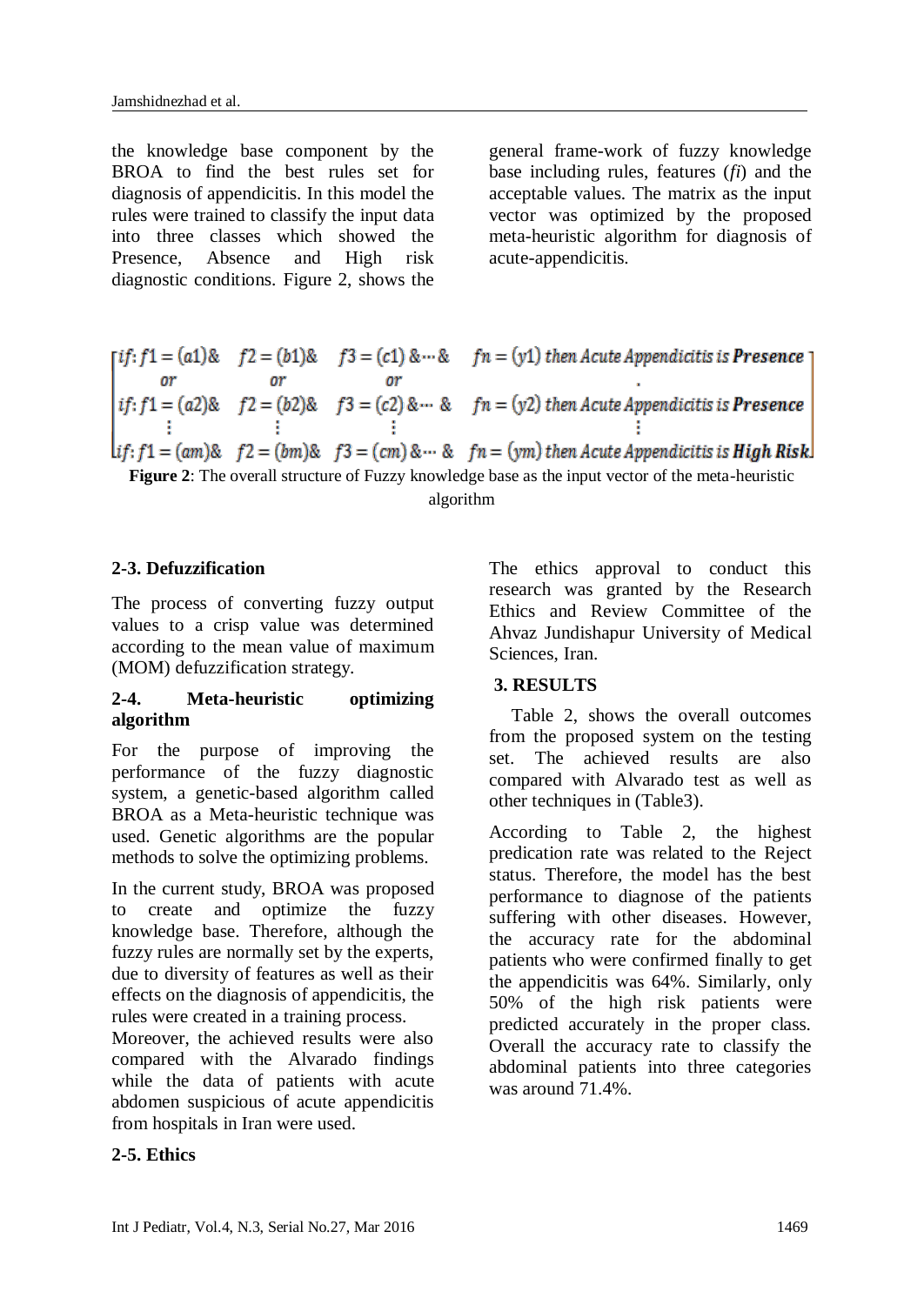| Diagnostic status | Overall Accuracy rate |
|-------------------|-----------------------|
|                   |                       |
| Presence          | 64%                   |
|                   |                       |
| <b>High Risk</b>  | 50%                   |
|                   |                       |
| Reject            | 100%                  |
|                   |                       |
|                   |                       |
| Average           | 71.4%                 |
|                   |                       |

**Table 2**: Diagnosis rate for acute appendicitis in children

**Table 3**: Comparison of the diagnostic models for acute appendicitis prediction

| Diagnostic model                    | Age category | Number of used factors | Accuracy rate |
|-------------------------------------|--------------|------------------------|---------------|
| Alvarado Clinical<br>Scoring System | All ages     | 9                      | 66.4%         |
| $(ACSS)$ $(26)$                     |              |                        |               |
| Modified Alvarado System (30)       | Children     | Not mentioned          | 56%           |
| Alvarado System (24)                | Children     | 8                      | 66.9%         |
| Modified Alvarado System (25)       | Children     |                        | 64%           |
| Multi Layer Neural Networks (27).   | All ages     | 8                      | 92.89%        |
| SVM (28)                            | All ages     | 10                     | 99%           |
| Neural Networks (29)                | All ages     | 10                     | 90%           |
| Neural Networks (26)                | All ages     | 9                      | 74%           |
| Neural networks $(11)$              | All ages     | 11                     | 97%           |
| Proposed model                      | Children     | 6                      | 71.4%         |

### **4. DISCUSSION**

According to experimental results, the average accuracy of the proposed differential diagnosis model for acute appendicitis in population was around 72 percent. The result was achieved with 6 input factors including: age range, first abdominal pain time, initial pain site, Right Lower Quadrant (RLQ) abdomen shift, white blood cell (WBC) count and neutrophil counts. To show the performance of the model, existing methods such as Alvarado scoring system were compared and considered as follows:

### **4-1. Alvarado Scoring System**

Alvarado scoring system is widely used as a decision support system for diagnosis of acute appendicitis in recent years. Influence of Alvarado on clinical decision making in acute appendicitis was determined in several studies (22-26, 30).

In this study, the achieved results from Alvarado scoring system on suspected appendicitis in Iran was compared with the results from the proposed computer based model. Findings showed that the Modified Alvarado method has the sensitivity, specificity and overall accuracy of 53.9, 74 and 56 percent, respectively for children in Iran. The results illustrated that the Alvarado for diagnosis of pediatric appendicitis is not as reliable as diagnosis in adults (25).

Moreover, in the diagnostic process of Alvarado method more features were used as input data in comparison with the hybrid model developed in this study. According to (Table.3) the best Alvarado performance showed less than 68% of accuracy rate for diagnosis of appendicitis. Generally, the diagnosis of acute appendicitis in children population showed less accuracy rate in comparison with other age categories. Therefore, the Alvarado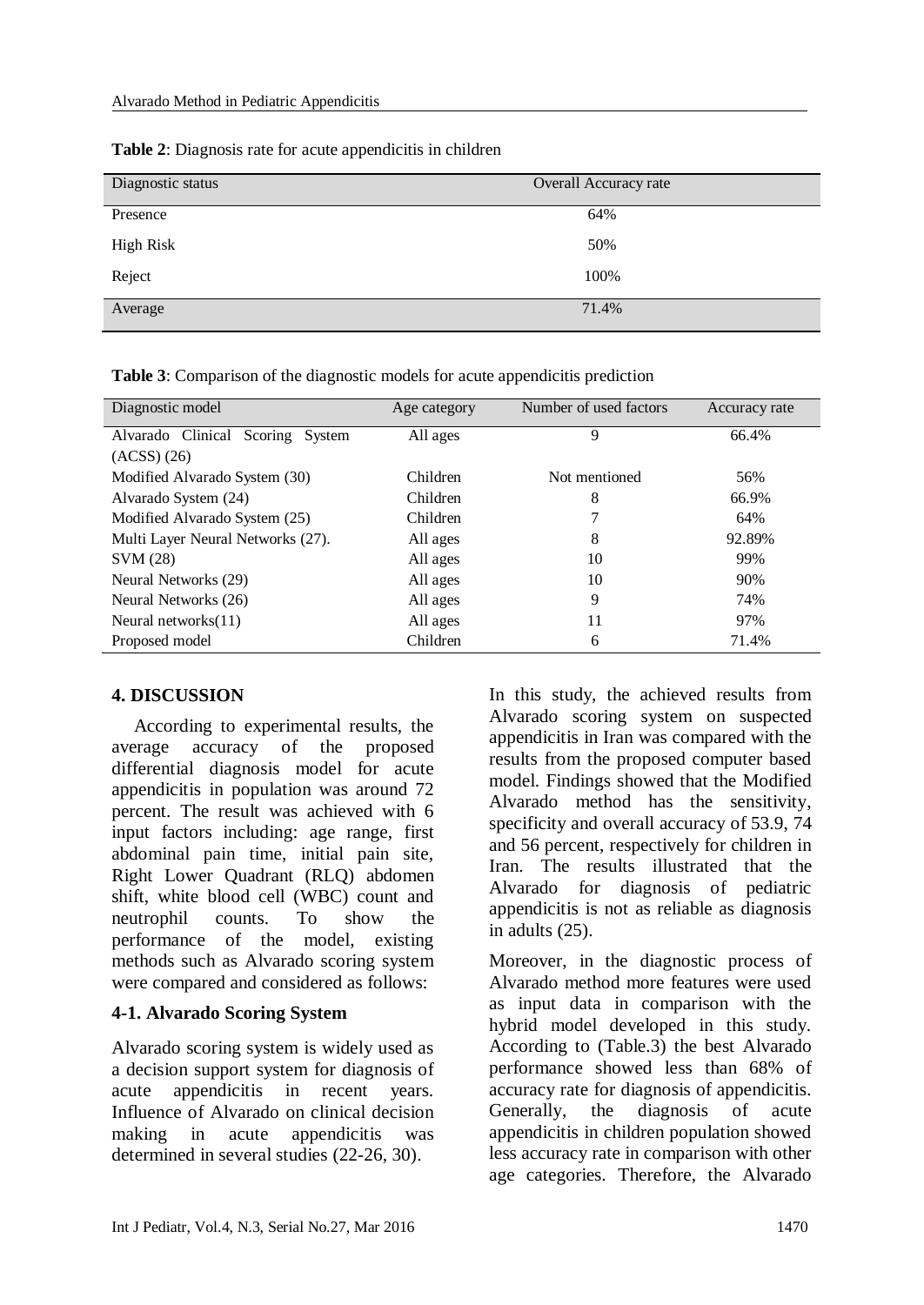method showed higher error of diagnosis while needs to some input data which are difficult to determined according to children medical history. On the other hand, the proposed model in this study illustrated better performance in comparison with the current method.

# **4-2. Other Computer- based diagnostic techniques**

According to Table.3, neural network is a popular technique to classify the presence of acute appendicitis from its absence for the data of the abdominal patients. However, neural networks needed to use large size of features including clinical and nonclinical examination factors as the input variables to show the accurate performance. Neural networks are not robust when the input factors are less than 10 features. Moreover, the Alvarado scoring system as the most cited model is not as valid as other techniques for acute appendicitis prediction (26).

On the other hand, although the Support Vector machines (SVM) showed a good performance in detection of acute appendicitis, it needs to at least 10 factors to classify the patients with acute appendicitis from non-acute appendicitis (27). The proposed model including metaheuristic algorithm in this study resulted a performance with 90% accuracy. Although the achieved result in this study was lower than the accuracy of some algorithms used in the existing research, it used only 6 input factors for prediction. Moreover, the model analyzed the data from abdominal patients into three classes including presence and absence of acute appendicitis or high risk for acute appendicitis. Moreover, with regarding to the fact that determining larger number of the input factors needs to more laboratory tests or nonclinical examination, time costing is one of the weak points of the existing research in comparison with the proposed model. The model also showed a valuable

performance in comparison with physician's primary diagnosis for acute appendicitis. According to the reported diagnosis for acute appendicitis in the dataset, the presence of acute appendicitis for 23% of patients with acute appendicitis was rejected in the primary diagnosis while the acute appendicitis was found in the final diagnosis. Therefore the primary diagnosis by physicians showed around 77% accuracy for accepting the acute appendicitis.

# **5. CONCLUSION**

Medical diagnosis in terms of time and accuracy has the vital role to patients' life. In this study a hybrid decision support system was used to diagnosis of acute appendicitis in children. The proposed optimizing algorithm increased the accuracy of prediction with improving the knowledge base in the fuzzy rule based system. The results showed a proper performance especially in reject status of the acute appendicitis. The diagnostic acceptable performance was achieved while a limited range of factors as the input parameters were used in the hybrid model.

To compare the developed model performance, the diagnosis results from Alvarado scoring system used for suspected appendicitis in children were considered. The comparison results showed the better performance of developed hybrid model in comparison with Alvarado scoring system. Therefore, the model improves the processing time as well as the treatment costs to diagnosis of acute appendicitis in children. As a result, the computer- based model can be used as an assistant for physicians to making decision in the urgent condition for differentiate diagnosis of appendicitis in children especially conditions in which access to costly equipment such as CT scans and sonography tools are limited.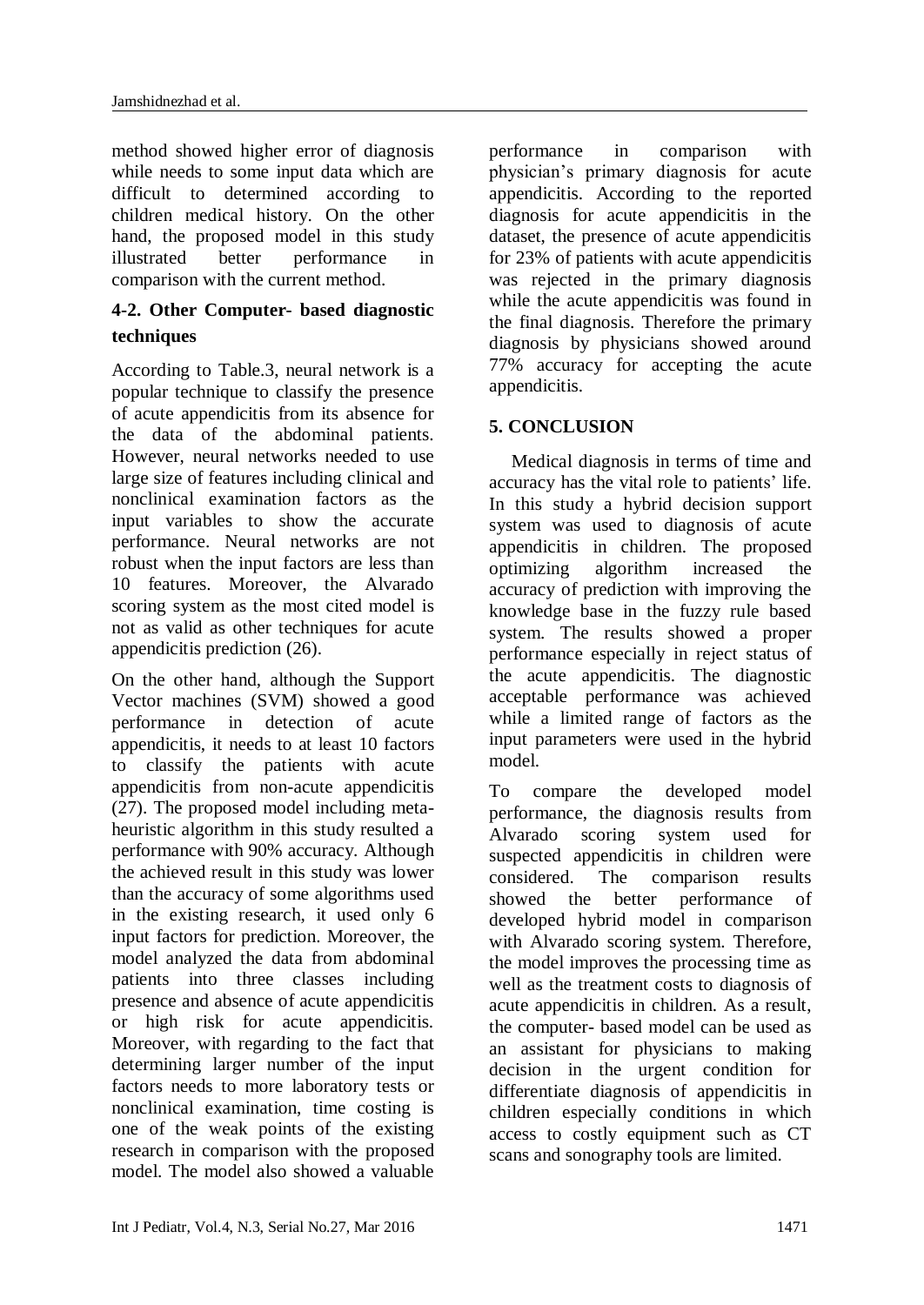#### **6- CONFLICT OF INTEREST:** None.

#### **7-ACKNOWLEDGMENT**

This research was supported by Ahvaz Jundishapur university of Medical sciences. Authors thank our colleagues from Ahvaz Imam Educational hospital that greatly assisted the research for preparing the data set.

#### **8-REFERENCES**

1. Sivasankar E, [Rajesh](http://www.inderscienceonline.com/action/doSearch?ContribStored=Rajesh%2C+R) RS, [Venkateshwaran](http://www.inderscienceonline.com/action/doSearch?ContribStored=Venkateshwaran%2C+S) S.R. Appendicitis diagnosis system using fuzzy logic- and neural networkbased classifier. [Int J of Med Eng](http://www.inderscienceonline.com/loi/ijmei) and Info 2011; 3(4): 337-48.

2. Ohle R, O'Reilly F, O'Brien K, Fahey T, Dimitrov BD. The Alvarado scores for predicting acute appendicitis: a systematic review. BMC Medicine 2011; 9:139.

3. Bundy [DG, Byerley](http://www.uptodate.com/contents/acute-appendicitis-in-children-clinical-manifestations-and-diagnosis/abstract/2) JS, Liles EA, [Perrin EM, Katznelson J, Rice HE.](http://www.uptodate.com/contents/acute-appendicitis-in-children-clinical-manifestations-and-diagnosis/abstract/2) Does this [child have appendicitis.](http://www.uptodate.com/contents/acute-appendicitis-in-children-clinical-manifestations-and-diagnosis/abstract/2) JAMA 2007; 298(4): [438-51.](http://www.uptodate.com/contents/acute-appendicitis-in-children-clinical-manifestations-and-diagnosis/abstract/2)

4. [Petroianu](http://www.sciencedirect.com/science/article/pii/S1743919112000246) A. Diagnosis of acute appendicitis. Int J of [Surgery](http://www.sciencedirect.com/science/journal/17439191) 2012; [10\(3\):1](http://www.sciencedirect.com/science/journal/17439191/10/3)15– 19.

5. Wu R, Peters W, Morgan MW. The Next Generation Clinical Decision Support: Linking Evidence to Best Practice. Journal of Health care Information Management 2002; 16(4): 50-5.

6. Alvarado A. A practical score for the early diagnosis of acute appendicitis. Ann Emerg Med 1986; 15: 557-64.

7. Gwynn LK. The diagnosis of acute appendicitis: clinical assessment versus computed tomography evaluation. J Emerg Med 2001; 21: 119-23.

8. Shepherd J. The use of the clinical scoring system by Alvarado in the decision to perform computed tomography for acute appendicitis in the ED. Am J Emerg Med 2007; 25: 489-93.

9. Chan MY, Teo BS, Ng BL. The Alvarado score and acute appendicitis. Ann Acad Med Singapore 2001; 30: 510-12.

10. Tez M, Tez S, Go¨cmen. E. Neurofuzzy is Useful Aid in Diagnosing Acute Appendicitis. World J of Surg 2008; 32: 2126.

11. Prabhudesai S, Gould S, Rekhraj S,Tekkis P, Glazer G, Ziprin P. Artificial neural networks: useful aid in diagnosing acute appendicitis. World J. Surg 2008; 32: 305-9.

12. Bonissone P, Khedkar P, Chen YT. Genetic algorithms for automated tuning of fuzzy controllers: a transportation application, Proc. of the IEEE Conference on Fuzzy Systems (FUZZ-IEEE '96), New Orleans, Louisiana. p. 674–80.

13. [Mitchell](http://www.google.com.my/search?tbo=p&tbm=bks&q=inauthor:%22Melanie+Mitchell%22&source=gbs_metadata_r&cad=9) M. An Introduction to Genetic Algorithms [Complex Adaptive](http://www.google.com.my/search?tbo=p&tbm=bks&q=bibliogroup:%22Complex+adaptive+systems%22&source=gbs_metadata_r&cad=9)  [Systems.](http://www.google.com.my/search?tbo=p&tbm=bks&q=bibliogroup:%22Complex+adaptive+systems%22&source=gbs_metadata_r&cad=9) [Bradford Books.](http://www.google.com.my/search?tbo=p&tbm=bks&q=bibliogroup:%22Bradford+Books%22&source=gbs_metadata_r&cad=9) MIT Press; 1996.

14. Holland JH. [Adaptation in Natural and](http://scholar.google.com.au/scholar?q=Adaptation+in+natural+and+artificial+systems:+An+introductory+analysis++with+applications+to+biology,+control,+and+artificial+intelligence)  [Artificial Systems: An Introductory Analysis](http://scholar.google.com.au/scholar?q=Adaptation+in+natural+and+artificial+systems:+An+introductory+analysis++with+applications+to+biology,+control,+and+artificial+intelligence)  [with Applications to Biology, Control, and](http://scholar.google.com.au/scholar?q=Adaptation+in+natural+and+artificial+systems:+An+introductory+analysis++with+applications+to+biology,+control,+and+artificial+intelligence)  [Artificial Intelligence.](http://scholar.google.com.au/scholar?q=Adaptation+in+natural+and+artificial+systems:+An+introductory+analysis++with+applications+to+biology,+control,+and+artificial+intelligence) University of Michigan Press; 1975.

15. [Sivanandam](http://www.google.com.my/search?tbo=p&tbm=bks&q=inauthor:%22S.+N.+Sivanandam%22&source=gbs_metadata_r&cad=10) SN, [Deepa](http://www.google.com.my/search?tbo=p&tbm=bks&q=inauthor:%22S.+N.+Deepa%22&source=gbs_metadata_r&cad=10) SN. Introduction to Genetic Algorithms. Springer: 2007. ISBN: 354073189X, 9783540731894.

16. [Coley](http://www.google.com.my/search?tbo=p&tbm=bks&q=inauthor:%22David+A.+Coley%22&source=gbs_metadata_r&cad=9) DA. An Introduction to Genetic Algorithms for Scientists and Engineers. Wspc; Har/Dskt editionWorld: Scientific; 1999. ISBN-10: 9810236026.

17. Jamshidnezhad A, Nordin JMD. A heuristic model for optimizing fuzzy knowledge base in a pattern recognition system. J of Sci & Indust Research 2012; 71: 341-47.

18. Jamshidnezhad A, Nordin JMD. Bee royalty offspring algorithm for improvement of facial expressions classification model. Int J of Bio Inspired Computation 2013; 5(4):175- 91.

19. Rosengren D, Brown AF, Chu K. Radiological imaging to improve the emergency department diagnosis of acute appendicitis. Emerg Med Australas 2004; 16: pp. 410-16.

20. Raman SS, Lu DS, Kadell BM, Vodopich DJ, Sayre J, Cryer H. Accuracy of nonfocused helical CT for the diagnosis of acute appendicitis: a 5-year review. AJR Am J Roentgenol 2002; 178: 1319-25.

21. Wong SK, Chan LP, Yeo A. Helical CT imaging of clinically suspected appendicitis: correlation of CT and histological findings. Clin Radiol 2002; 57: 741-45.

22. Saidi RF, Ghasemi M. Role of Alvarado Score in diagnosis and treatment of suspected acute appendicitis. Am J Emerg Med 2000; 18(2): 230-31.